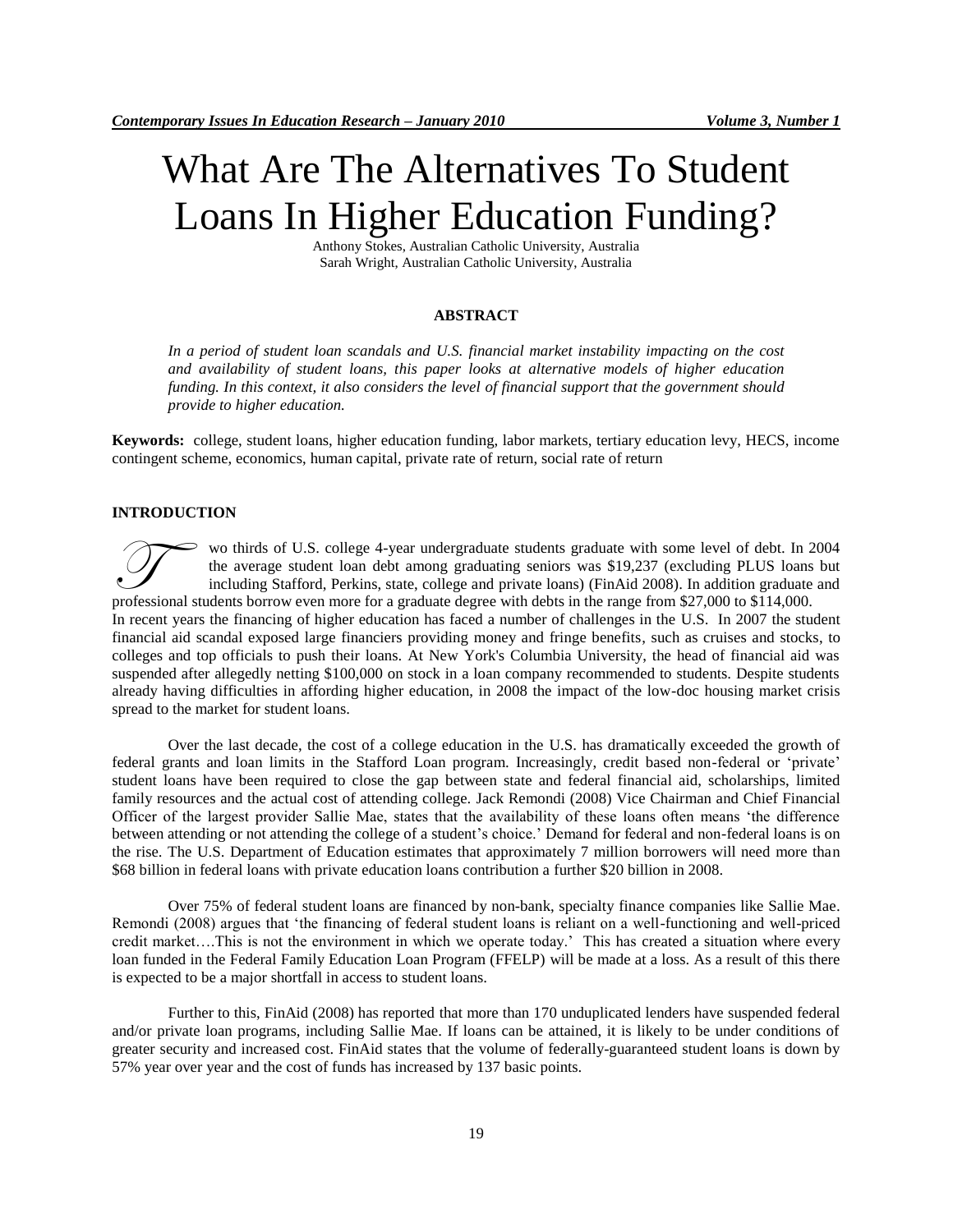The largest impact is likely to be on students from lower socio-economic backgrounds. Patricia Maguire, the President of Trinity Washington University, (2008) states that students at Trinity have a median family income of around \$30,000 and rely heavily on federal student loans and private loans to fund their education. Nearly 90% of Trinity"s students are Black, Hispanic, Asian or international in their immediate family identities. Maguire argues that a reduction in the availability of loans or an increase in the costs would be "catastrophic for their academic careers and their life goals." This is supported by King and Bannon (2002 p. 2) who state that "55% of African-American and 58% of Hispanic student borrowers graduate with unmanageable levels of debt".

In light of this situation, this paper looks at two alternative methods of funding higher education and models the cost of implementing the strategies for students compared to the current student loans model in the U.S. These two alternative higher education funding options are the income contingent scheme that operates in Australia, and a new model, a Tertiary Education Levy, developed by the authors of this paper<sup>1</sup>. The paper will also consider the relative proportion of higher education costs that should be borne by the individual and the government.

#### **AN INCOME CONTINGENT SCHEME**

Income contingent schemes operate in a number of OECD countries in one form or another including Australia, Netherlands, New Zealand, Sweden and the United Kingdom. According to Chapman (2001 pp. 1-6)<sup>2</sup> Australia"s Higher Education Contribution Scheme (HECS) was the world"s first income contingent charge. The basic features of the income contingent scheme, as distinct from the student loans scheme as applies in the U.S., are that the students pay a varying proportion of the costs of their courses and they borrow the tuition fees from the government. The students do not begin to repay the debt till they have graduated and reached a certain income threshold. The income threshold in Australia was the average income of a first year graduate. Once they exceeded that threshold the graduate has to pay back a certain proportion of their income to the government through the taxation system (Table 1). Students had the option of either paying their HECS fees in full "up-front", or deferring 'all or part' of their HECS with the option of 'partial up front' payment. Students deferring 'part' or 'all' of HECS were required to take "out a loan" with the Australian Government. Students who paid in full "upfront" received a 25 % discount, as did students with a "partial up-front payment" of \$500 or more. The debt was indexed to the inflation rate without any interest charges.

| <b>Repayment Rate</b> | HECS Repayment Income (HRI <sup>a</sup> ) 2004-2005 |  |
|-----------------------|-----------------------------------------------------|--|
| Nil                   | Below \$35,001                                      |  |
| 4% of HRI             | \$35,001-\$38,987                                   |  |
| 4.5% of HRI           | \$38,988-\$42,972                                   |  |
| 5% of HRI             | \$42,973-\$45,232                                   |  |
| 5.5% of HRI           | \$45,233-\$48,621                                   |  |
| 6% of HRI             | \$48,622-\$52,657                                   |  |
| $6.5\%$ of HRI        | \$52,658-\$55,429                                   |  |
| 7% of HRI             | \$55,430-\$60,971                                   |  |
| 7.5% of HRI           | \$60,972-\$64,999                                   |  |
| 8%                    | \$65,000 and above                                  |  |

**Table 1: Repayment rates and Income threshold for Australia in 2004-2005**

a HECS related measurements are in Australian dollars unless stated otherwise. One Australian dollar was approximately equivalent to 75 cents U.S. in 2005.

Source: Modified from Australian Taxation Office (ATO) 2005

 $\overline{\phantom{a}}$ 

An income contingent scheme was considered superior to its alternatives in Australia by the Wran Committee in 1988 and according to Chapman (2001 p. 2) was later recommended by the World Bank. The first of two main approaches considered inferior to the income contingent system, was a system of "up-front fees and no

<sup>&</sup>lt;sup>1</sup> This model was developed by Anthony Stokes and Sarah Wright. If someone else has developed a similar model we are not aware of it but will be happy to give credit where due.

<sup>&</sup>lt;sup>2</sup> A fundamental aspect of the existing literature is the several reports written or co-written by Professor Chapman, who was an architect of the original HECS system.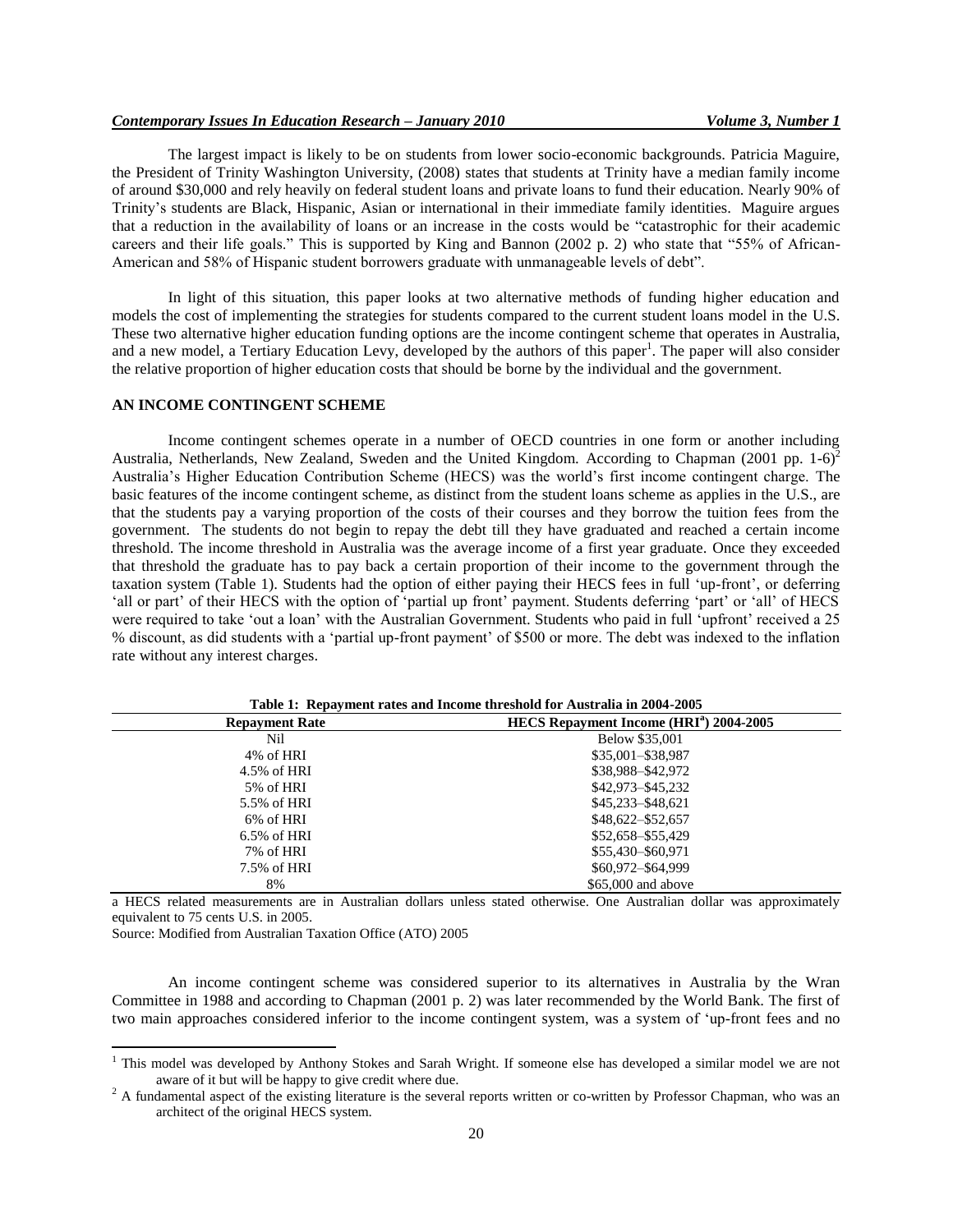government assistance". This system was disregarded on the premise that students would be required to have immediate resources which for several students would create the need for borrowed funds. The likelihood of a student gaining a loan for higher education costs would be minimal, as human capital would not be sufficient collateral, and students may not necessarily be in a position to re-mortgage a house or their parents' house.

The other alternative, "up-front fees with government-assisted bank loans", may also have provided little assistance to students, as students would be required to pay interest and be means-tested for the loan. Even if allowances were made for students who would not normally have passed the means test, the possibility of students defaulting on the loans would still exist and as a result create potential poor credit histories and debt. This system was also rejected as the possibility that students could default a loan would be costly for both the government and taxpayers. Chapman (2001 p. 5) argues that an income contingent system avoids the problems associated with the above two alternatives, firstly, by featuring an 'efficient collection mechanism' and secondly, through deferred income repayments.

Students will make decisions on the courses they choose based on the expected cost of their education and financial and personal benefits they will receive as a graduate of that course. It is argued that the level of HECS students pay in Australia is based on the cost of the course and the future income the student will receive. While this appears to be a fair and efficient system, Table 2 shows that this claim is flawed, as there are only a small number of courses where the student contributions accurately reflect both the cost of the course and the future income the graduate receives.

| <b>HECS</b>          | <b>Student</b>               | Commonwealth      | <b>Median</b>          | Average annual                 | Unemployment        |
|----------------------|------------------------------|-------------------|------------------------|--------------------------------|---------------------|
|                      | contribution                 | Government        | starting               | cash earnings <sup>(b)</sup>   | rate <sup>(c)</sup> |
|                      | $(HECS)$ $($ \$)             | contribution (\$) | salary $^{(a)}$ $(\$)$ | \$)                            |                     |
| Band 3               |                              |                   |                        |                                |                     |
| Dentistry            | 8170                         | 15,332            | 68,000                 | 97,365                         | 0.7                 |
| Law                  | 8170                         | 1499              | 42,000                 | 69,597                         | 4.0                 |
| Medicine             | 8170                         | 15,332            | 48,000                 | 111,634                        | 1.0                 |
| Veterinary science   | 8170                         | 15,332            | 38,000                 | 57,762                         | 0.6                 |
| Band 2               |                              |                   |                        |                                |                     |
| Accounting           | 6979                         | 2466              | 37,000                 | 61,490                         | 5.9                 |
| Agriculture          | 6979                         | 16,299            | 38,700                 | 64,854                         | 7.9                 |
| Human resources      | 6979                         | 2466              | 40,000                 | 61,672                         | 5.9                 |
| Marketing            | 6979                         | 2466              | 40,000                 | 59,904                         | 5.9                 |
| Computing            | 6979                         | 7349              | 42,000                 | 74,308                         | 8.8                 |
| Economics            | 6979                         | 2466              | 40,000                 | 65,057                         | 3.8                 |
| Mathematics          | 6979                         | 4908              | 42,500                 | 66,284                         | 6.2                 |
| Physical science     | 6979                         | 12,232            | 40,000                 | 79,274                         | 13.6                |
| Surveying            | 6979                         | 12,232            | 45,000                 | 62,816                         | 1.7                 |
| Band 1               |                              |                   |                        |                                |                     |
| Journalist           | 4899                         | 4156              | 37,000                 | 64,532                         | 8.6                 |
| Social studies       | 4899                         | 6598              | 42,000                 | 54,865                         | 5.3                 |
| Visual and           | 4899                         | 9037              | 33,200                 | 44,195                         | 12.0                |
| performing arts      |                              |                   |                        |                                |                     |
| National priorities  |                              |                   |                        |                                |                     |
| Education            | 3920                         | 7251              | 43,400                 | 62,088                         | $2.6 - 2.9$         |
| Nursing (registered) | 3920<br>$\sim$ $\sim$ $\sim$ | 9692              | 41,000<br>$- - - -$    | 64,740<br>$\sim$ $\sim$ $\sim$ | 0.7                 |

|                                          | Table 2: The student contribution, government contribution, salary and unemployment rate for various university |
|------------------------------------------|-----------------------------------------------------------------------------------------------------------------|
| graduates for 2006 in Australian dollars |                                                                                                                 |

(a) The median starting salary for full-time graduates aged less than 25 (Graduate Careers, 2006).

(b) Average annual cash earnings for full-time non managerial employees for persons (ABS, 2006 cat. No. 6306.0)

(c) The percentage of graduates seeking full-time employment who are not working aged less than 25 (Graduate Careers, 2006).

Note: The income data in Table 2 are derived from a combination of sources. This is because no single source provided the income data for all occupations.

Source: Commonwealth Government 2003, ABS (2006), Graduate Careers (2006) and Macken (2006).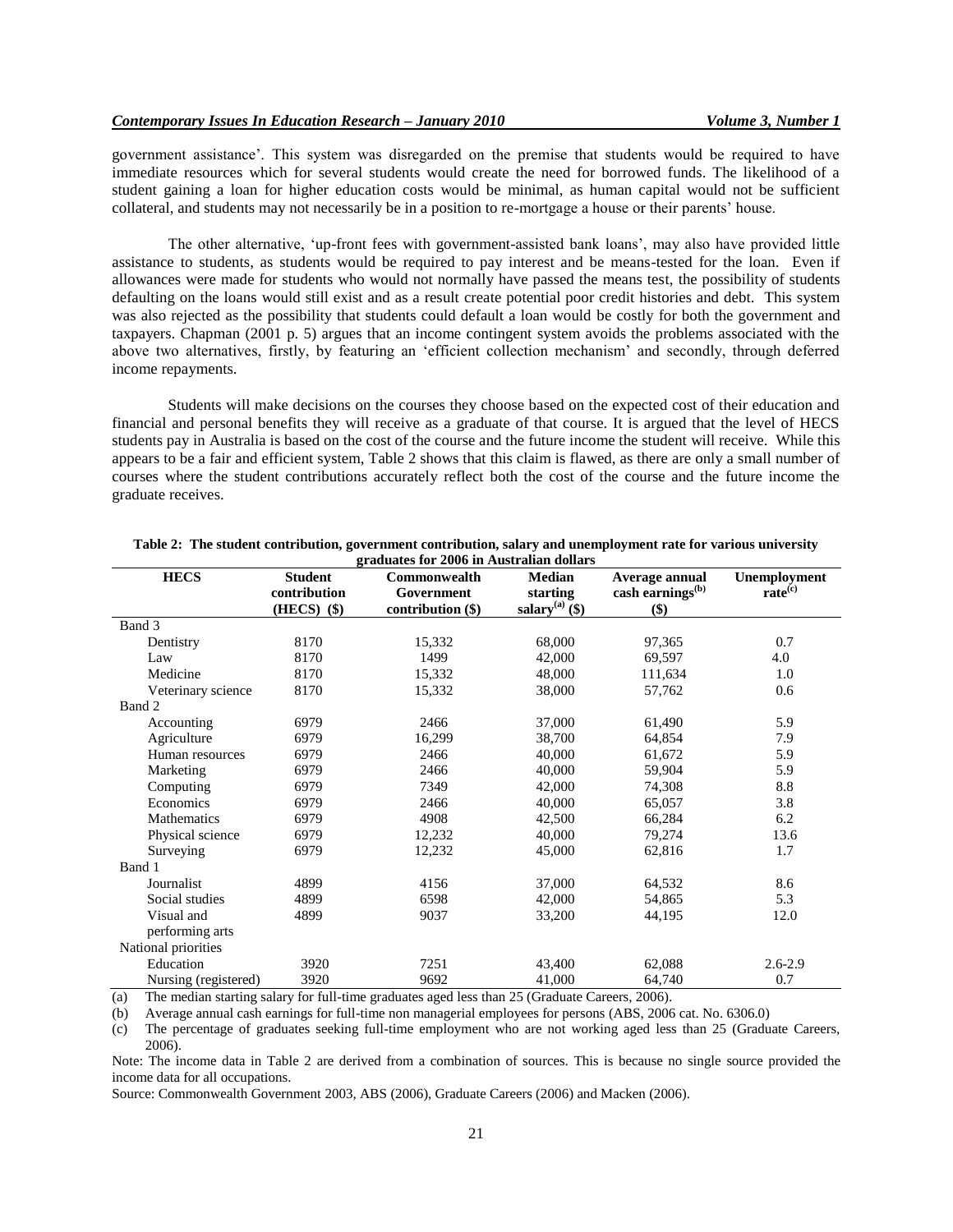In the case of students becoming dentists or lawyers they pay Band 3 level of HECS. The dental student receives \$15,332 in government funding annually to study the course and as a graduate earns one of the highest average salaries at \$97,365 per year. Students studying law pay the same level of HECS, as students becoming dentists, yet the cost to the government is one tenth of the cost of providing dentistry (receive one tenth of the level of government funding), while the average income lawyers receive is \$27,768 per year less than the average income dentists receive. The effect of this is a distortion of the graduate labour market with universities providing places in areas of relatively higher funding and students selecting courses with relatively lower costs.

Under the current HECS system some university students, such as law students, are paying fees equal to 84% of the total course costs, while students becoming doctors and dentists are paying fees equal to 35% of the total course costs.

Furthermore, the current higher education HECS funding system in Australia is characterised by both horizontal and vertical inequity. For instance, university graduates earning the same level of income, such as high school teachers, are repaying different levels of HECS debts depending on their major. In 2008 history and literature teachers pay Band 1 HECS levels, whereas business studies and economics teachers pay the highest level Band 3 HECS rates. Similarly, university graduates with the same discipline areas such as economics teachers and economists, are repaying the same level of HECS debts for their discipline but are earning substantially different incomes. This is supported by the findings of variations in the Private Rate of Return (PRR) to a university degree for different groups of university graduates shown in Table 3. This table also shows that the return to society from higher education, the Social Rate of Return (SRR), in a number of cases is greater than the return to the individual. (See Appendix for details of the calculations of the Private Rate of Return and Social Rate of Return).

|                               | <b>PRR</b> (80 %) | <b>SRR</b> (80 %) |
|-------------------------------|-------------------|-------------------|
| Year                          |                   |                   |
| 2004                          |                   |                   |
| Economist/financier           | 14.50             | 15.69             |
| <b>Nurse</b>                  | 8.58              | 7.68              |
| Secondary teacher-humanities  | 6.79              | 7.13              |
| Secondary teacher-economics   | 6.49              | 7.13              |
| Secondary teacher-science     | 6.49              | 5.80              |
| 2005                          |                   |                   |
| Economist/financier           | 14.20             | 15.13             |
| Nurse                         | 8.62              | 7.58              |
| Secondary teacher- humanities | 6.75              | 6.95              |
| Secondary teacher-economics   | 6.37              | 6.89              |
| Secondary teacher-science     | 6.37              | 5.61              |

Source: Wright 2008 Table 6.12

There are a number of weaknesses with both student loans and income contingent schemes, such as the one operating in Australia. Bookallil (2004) suggests that for many students their concern is not with the level of the repayments but rather the size of the debt. Bookallil (2004) suggests several students are debt-averse particularly from low income areas, discouraging them enrolling in university. This is supported by Halpin (2004 p. 23) who states a survey of secondary school students in the United Kingdom revealed that male school students had shown a "sharp loss of interest" in university since the government"s announcement to increase fees to 3000 pounds or \$7700 Australian dollars in 2006. Halpin suggests the percentage of male students who expressed that they were likely to go to university had dropped from 70% to 66% and 20% of the students who said they would not go to university cited worries of student debt. For students who had both parents unemployed this rose to 30%.

Numerous studies in Australia have also shown that students from low socio-economic backgrounds are debt averse (Aungles et al., 2002 and James, 2002). This is supported by a study conducted by Wright (2005) which showed that when HECS fees were increased in Australia between 1996 and 2001 the proportion of students attending university from lower socio-economic areas declined.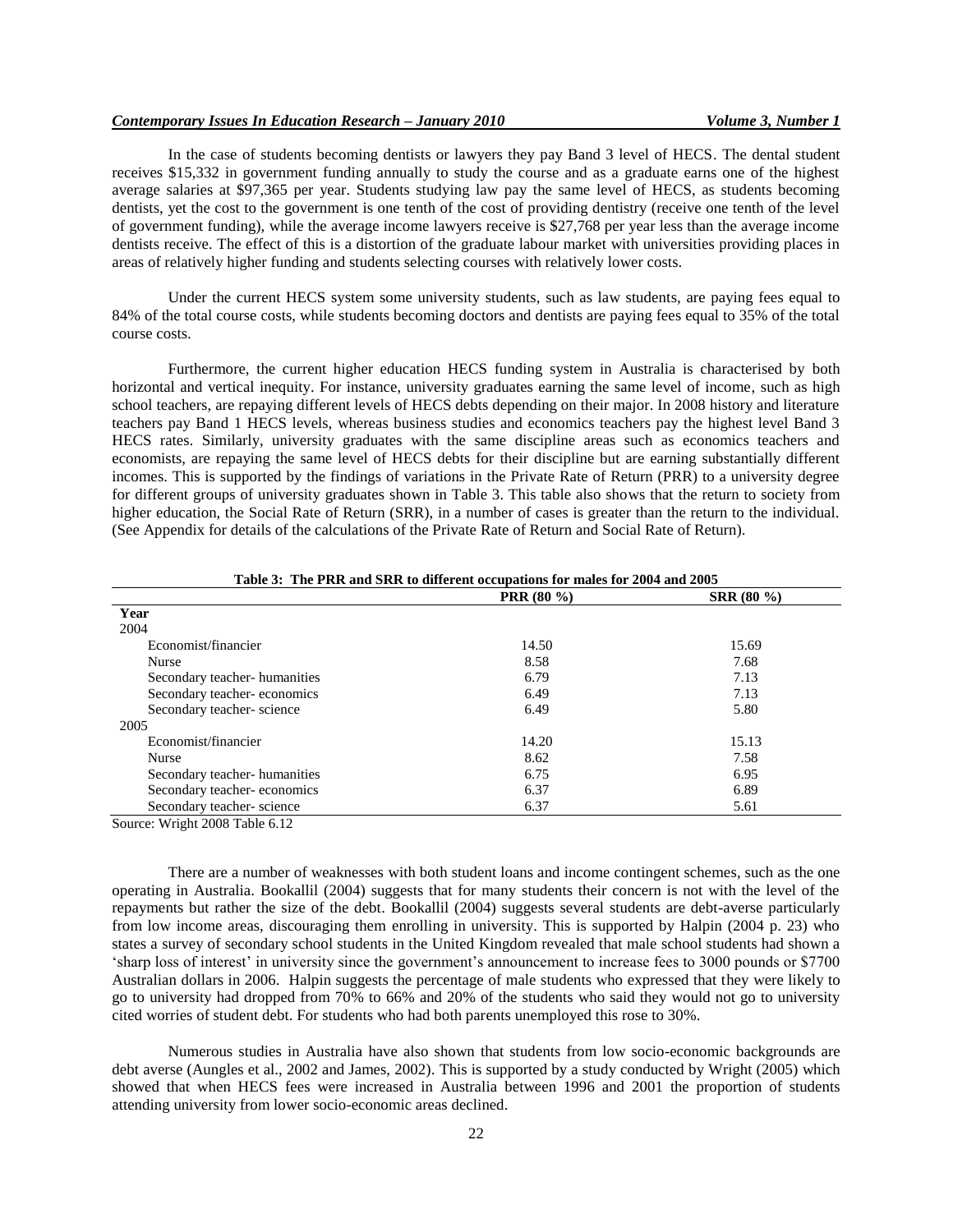Karvelas (2004 p. 3) reported that a James Cook University survey of year 10 to 12 students, parents and teachers in 15 regional areas in Australia, also revealed students were worried about both an accumulating HECS debt and living away from home expenses.

Warren and Sitaraman (2008) point out that "about 20% of low income students (in the U.S.) with good test scores (strong predictors of college success) never even apply to college. Taking on loans that are double the family"s annual income is understandable daunting, so they become cautious, resigning themselves to less education and fewer lifetime opportunities- depriving themselves and America".

## **THE TERTIARY EDUCATION LEVY (TEL) MODEL**

An alternative model that overcomes many of the limitations of the student loans funding model in the U.S. and the income contingent scheme (HECS) model in Australia is the Tertiary Education Levy (TEL). It is based on the premise that higher education students should make a financial contribution to their studies that is based on both the cost of the course and the future income the university graduate will earn. The model suggested here also considers the benefits that both the individual (PRR) and society (SRR) gain from higher education.

Table 4 compares the PRR and SRR of the U.S. to other comparable countries. It shows that unlike the other countries the SRR is higher than the PRR in the U.S. The PRR on average in OECD countries is 1.1 percentage points higher than the SRR for males and 2.3 percentage points higher than the SRR for females. In the U.S. the PRR is 1.9 percentage points lower than the SRR for males and 0.7 percentage points lower for females. This suggests that higher education is being underfunded in the U.S. compared to the financial benefits that society gains from it. OECD (2008) data shows that this is mainly a result of the much higher direct costs (tuition fees) of tertiary education in the U.S. at 20% for males and 20.7% for women compared to an OECD average of only 5.8% for males and 6.0% for females.

| Table 4: Private and Social Rates of Return to tertiary education (2004) |                               |        |      |                              |
|--------------------------------------------------------------------------|-------------------------------|--------|------|------------------------------|
| Country                                                                  | <b>Private Rate of Return</b> |        |      | <b>Social Rate of Return</b> |
|                                                                          | Male                          | Female | Male | Female                       |
| Australia <sup>a</sup>                                                   | 9.4                           | l 3.4  | 9.0  | 11.9                         |
| Canada                                                                   | 9.4                           |        | 7.9  | 7.3                          |
| United Kingdom                                                           | 14.3                          | 14.5   | 12.6 | 12.9                         |
| <b>United States</b>                                                     | 11.0                          | 8.4    | 12.9 | 9.1                          |
| OECD Average <sup>b</sup>                                                | 12.2                          | 1.4    | 1.1  |                              |

**Table 4: Private and Social Rates of Return to tertiary education (2004)**

a The data for Australia is taken from Wright 2008 Table 6.13

b From the countries reported in the OECD tables

Source: OECD 2008 Tables A 10.2, A 10.5

The TEL model is designed so that student contributions would then relate to both the Private Rate of Return that the university graduate receives and the Social Rate of Return that society receives. A government could introduce a Tertiary Education Levy (TEL), whereby university graduates would have the option to pay a levy based on the course costs and the income that they earn, rather than paying "up-front". Wright (2008) found that not only is society receiving a relatively high rate of return on individuals investing in a university degree, but the government is also profiting in some areas of higher education, such as commerce, in Australia. These findings suggest that the contribution made by students should be set at a lower percentage of course costs, for example 30 %. The university graduate would pay the Tertiary Education Levy on the difference between the income they earn as a graduate and the median income of all employees (20-25 years of age). In this example it is suggested that all students should pay 30 % of their course costs. By having a set percentage of course costs this would encourage decision making by students that would more accurately reflect the actual cost of their courses.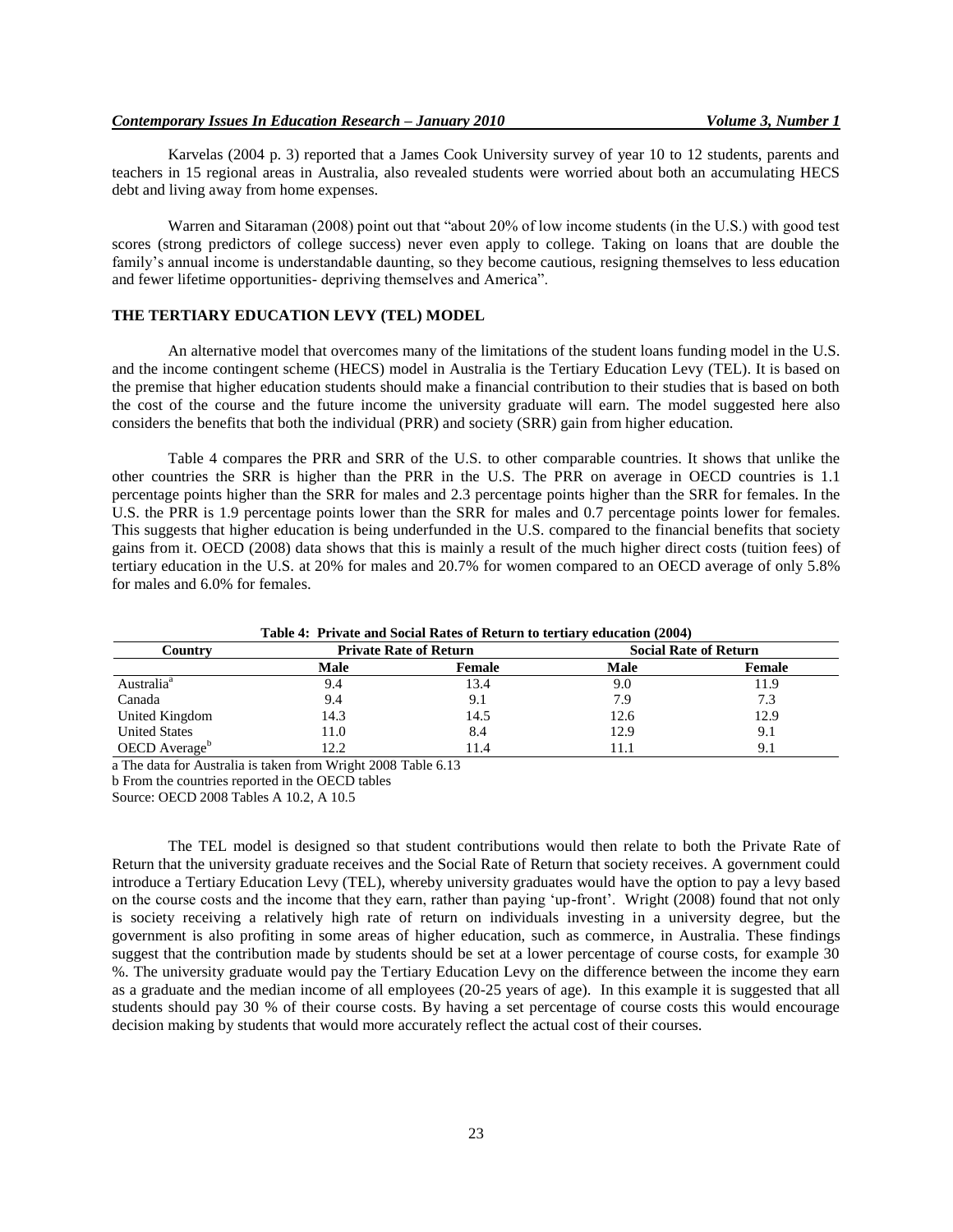The formula for calculating the Tertiary Education Levy (TEL) is:

$$
\sum_{i=1}^{m} \underbrace{Yp_i}_{26} = \underbrace{Cs_i(1+r)}_{26} + \underbrace{\sum_{i=1}^{m+1} CS_i(r)}_{i=1}^{m-1}
$$
\n(1.1)

 $t = TEL$ 

 $Yp =$  income premium. The annual income a graduate earned (up to \$100,000) minus \$30,000 (threshold), at 2005 prices

 $Cs = sum of course costs in 2005 prices$ 

 $r =$  the real rate of interest of three percent

 $m = 650$  (26 weekly payments for 25 years)

 $RCs$  = remaining course costs. This is equal to the residual of the course costs from the previous fortnight plus interest charges from the previous fortnight minus the graduate repayments from the previous fortnight.

The TEL model follows a basic reducible interest rate formula where the costs are repaid fortnightly over a 25 year period. The model assumes a three percent real rate of interest (real 10 year bond rate in Australia) and a maximum of 25 years of earnings to pay the levy. Under the TEL model the more a graduate earns the more the graduate will pay for their education. However, there could be a cap on the levy a graduate pays, for example up to an income of \$100,000 in any year. The graduate would pay the levy on a fortnightly basis.

Based on the income profile estimates from the ABS *Household Expenditure Survey (HES) and Survey of Income and Housing (HIS) 2003-04 Confidential Unit Record Files* for Australia, a levy of 3% would equal 31.5% of average course costs or \$13,900, and a 4% levy would equal 41.5% of average course costs or \$18,575. Overall university graduates would pay a levy of 0.21534% per \$1000 of course costs over a 25 year period.

Table 5 compares the fortnightly repayments for an average male university graduate who defers their HECS repayments and TEL for 2005. Table 5 shows that the fortnightly repayments for an average male university graduate are higher under the income contingent scheme, HECS, than under TEL. Under the HECS system the average male university graduate will repay their HECS debt in nine years, whereas under TEL the male university graduate will pay a levy for 25 years. For the first 5 years a male student under TEL would pay an average fortnightly payment of between \$16.30 and \$21.73, compared to average fortnightly repayments of \$85.16 under HECS.

The highest fortnightly repayment under TEL is \$52.64 at a 3% levy or \$70.18 at a 4% levy, compared to \$121.27 per fortnight under HECS. The average male university graduate when earning an income of \$52,549 will pay \$121.27 per fortnight under HECS, whereas under TEL they would pay between \$26.02 and \$34.69 per fortnight.

Table 6 shows the average student loan repayment per fortnight based on the average debt of a 4 year qualified college graduate in the U.S. It is assumed the debt is repaid over 10 years or 15 years at real interest rate levels of 2.5% or 5.5%. Comparing Tables 5 and 6 it can be seen that the TEL model has much lower repayment levels especially for low income earning graduates. The average first year graduate would pay \$13.29 a fortnight in Australia, while the average U.S. student with a ten year loan would pay at least \$121 a fortnight. The TEL repayments only rise with the graduates" capacities to pay, as the graduates" incomes rise with experience in the workforce or promotion. The TEL model graduate does not have a debt. They make repayments based on the cost of the course and income earned but if they do not earn the income threshold they do not make repayments. There is less fear or concern for debt in the TEL model compared to student loans or HECS. There is also less financial burden on the graduate. The graduates who gain the most from their education will potentially pay the most. The graduates who gain the least will potentially pay the least. It is suggested in this TEL model that at the end of the 25 year repayment period there is no debt owing or further payments required.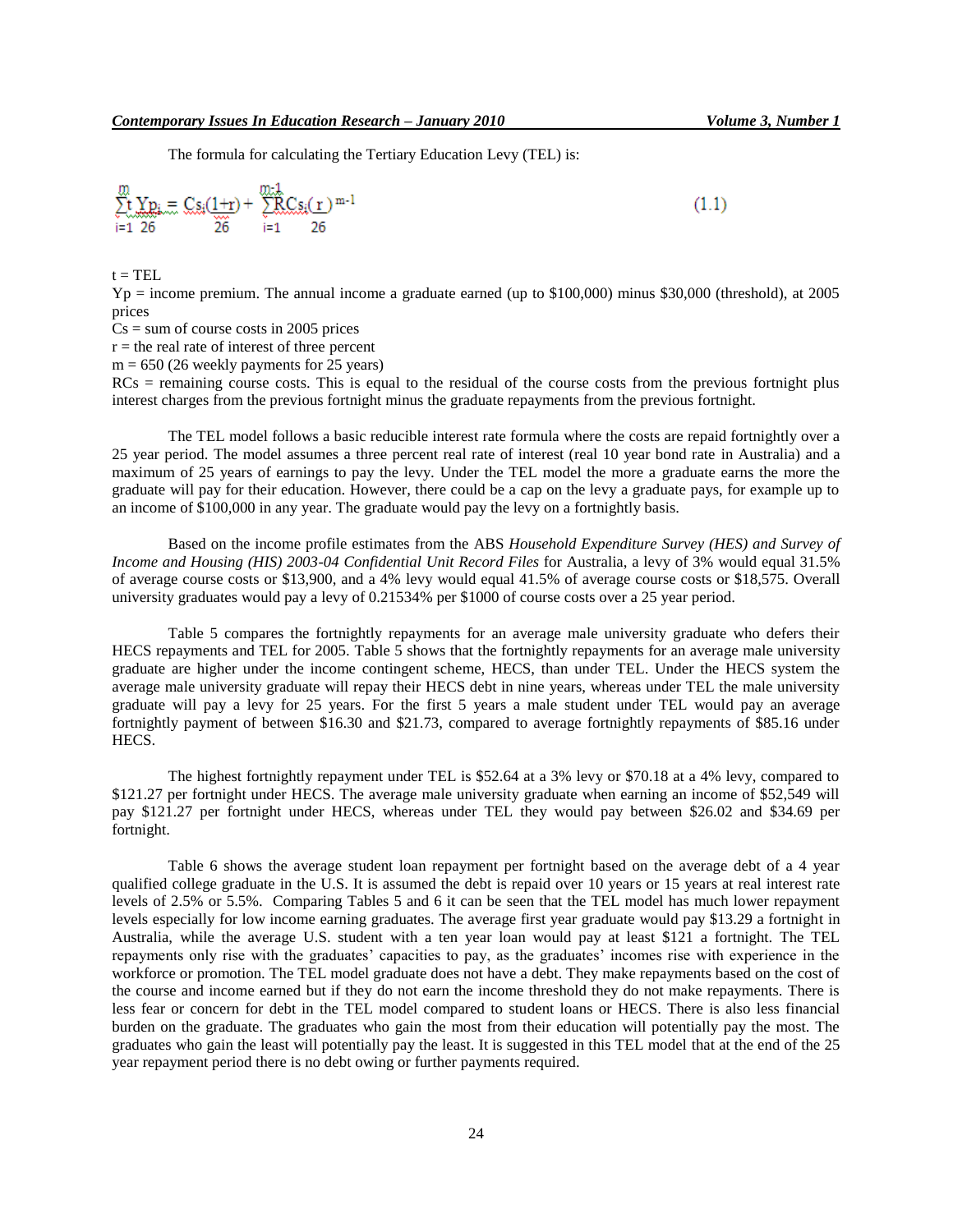| <b>Years in the</b><br>workforce after | Income for an<br>average university | <b>HECS</b> fortnightly<br>repayment | <b>TEL</b> fortnightly<br>repayment $(3\%$ levy) | <b>TEL</b> fortnightly<br>repayment $(4\%$ levy) |
|----------------------------------------|-------------------------------------|--------------------------------------|--------------------------------------------------|--------------------------------------------------|
| graduation                             | graduate                            |                                      |                                                  |                                                  |
|                                        | \$41,521                            | \$71.86                              | \$13.29                                          | \$17.72                                          |
| $\boldsymbol{2}$                       | \$42,788                            | \$74.06                              | \$14.76                                          | \$19.67                                          |
| 3                                      | \$44,091                            | \$84.79                              | \$16.26                                          | \$21.68                                          |
| 4                                      | \$45,428                            | \$96.10                              | \$17.80                                          | \$23.74                                          |
| 5                                      | \$46,796                            | \$98.99                              | \$19.38                                          | \$25.84                                          |
| 6                                      | \$48,195                            | \$101.95                             | \$20.99                                          | \$27.99                                          |
| 7                                      | \$49,622                            | \$114.51                             | \$22.64                                          | \$30.19                                          |
| 8                                      | \$51,074                            | \$117.86                             | \$24.32                                          | \$32.42                                          |
| 9                                      | \$52,549                            | \$121.27                             | \$26.02                                          | \$34.69                                          |
| 10                                     | \$54,043                            |                                      | \$27.74                                          | \$36.99                                          |
| 11                                     | \$55,554                            |                                      | \$29.48                                          | \$39.31                                          |
| 12                                     | \$57,076                            |                                      | \$31.24                                          | \$41.66                                          |
| 13                                     | \$58,607                            |                                      | \$33.01                                          | \$44.01                                          |
| 14                                     | \$60,141                            |                                      | \$34.78                                          | \$46.37                                          |
| 15                                     | \$61,674                            |                                      | \$36.55                                          | \$48.73                                          |
| 16                                     | \$63,200                            |                                      | \$38.31                                          | \$51.08                                          |
| 17                                     | \$64,714                            |                                      | \$40.05                                          | \$53.41                                          |
| $18\,$                                 | \$66,210                            |                                      | \$41.78                                          | \$55.71                                          |
| 19                                     | \$67,682                            |                                      | \$43.48                                          | \$57.97                                          |
| 20                                     | \$69,123                            |                                      | \$45.14                                          | \$60.19                                          |
| 21                                     | \$70,526                            |                                      | \$46.76                                          | \$62.35                                          |
| $22\,$                                 | \$71,885                            |                                      | \$48.33                                          | \$64.44                                          |
| 23                                     | \$73,192                            |                                      | \$49.84                                          | \$66.45                                          |
| 24                                     | \$74,439                            |                                      | \$51.28                                          | \$68.37                                          |
| 25                                     | \$75,619                            |                                      | \$52.64                                          | \$70.18                                          |

| Table 5: The level of repayments for an average male university graduate for both HECS |
|----------------------------------------------------------------------------------------|
| and TEL based on 2005 income levels in Australian dollars                              |

#### **Table 6: The average student loan repayment per fortnight in the U.S. in Australian dollars<sup>a</sup> based on 2005 debt levels Period of loan repayment 4 year graduate debt 2.5% real interest rate 5.5% real interest rate**

|          | $\overline{\phantom{a}}$ |               |              |
|----------|--------------------------|---------------|--------------|
| 10 years | \$25866                  | \$121         | \$140        |
|          | $$19400$ U.S.)           | $(\$91 U.S.)$ | (\$105 U.S.) |
| 15 years | \$25866                  | \$87          | \$105        |
|          | (\$19400 U.S.)           | (\$65 U.S.)   | (\$79 U.S.)  |

a Based on 2005 exchange rate of one Australian dollar equalling 0.75 U.S. dollar

## **SOME OF THE POSSIBLE IMPLICATIONS OF THE TEL MODEL**

#### **a) Encouragement for students from low socio-economic backgrounds**

Unlike student loans and HECS, TEL students are not faced with a debt. Under the student loans model students accrue a debt from the time they enrol in university and they must repay their debt when they graduate even if they do not gain a financial benefit from their college studies. There is a risk in investing in higher education. The student will be able to calculate their debt but they will not be able to measure their expected income with such certainty. As the OECD (2008: 187) points out "it is difficult to foresee one"s labour market experience, tenure with a specific firm, whether one will work part-time, for a big firm, in the public sector, or in a job which does not call for one's skills." Moss (2007 p. 2) points out that students "can ill afford any substantial delays in finding a job or any significant interruptions once their careers have commenced. They also may find it financially difficult or impossible to pursue less remunerated career options, such as teaching." As previously mentioned studies have shown that students from low socio-economic backgrounds are debt averse (Aungles et al., 2002 and James, 2002). Wright (2008) reported that increases in HECS in Australia have caused the quantity of higher education demanded to fall, in particular from students from low socio-economic backgrounds. This in turn has resulted in a fall in the quality of university graduates, shown by the increase in the percentage of students within the top 10% of tertiary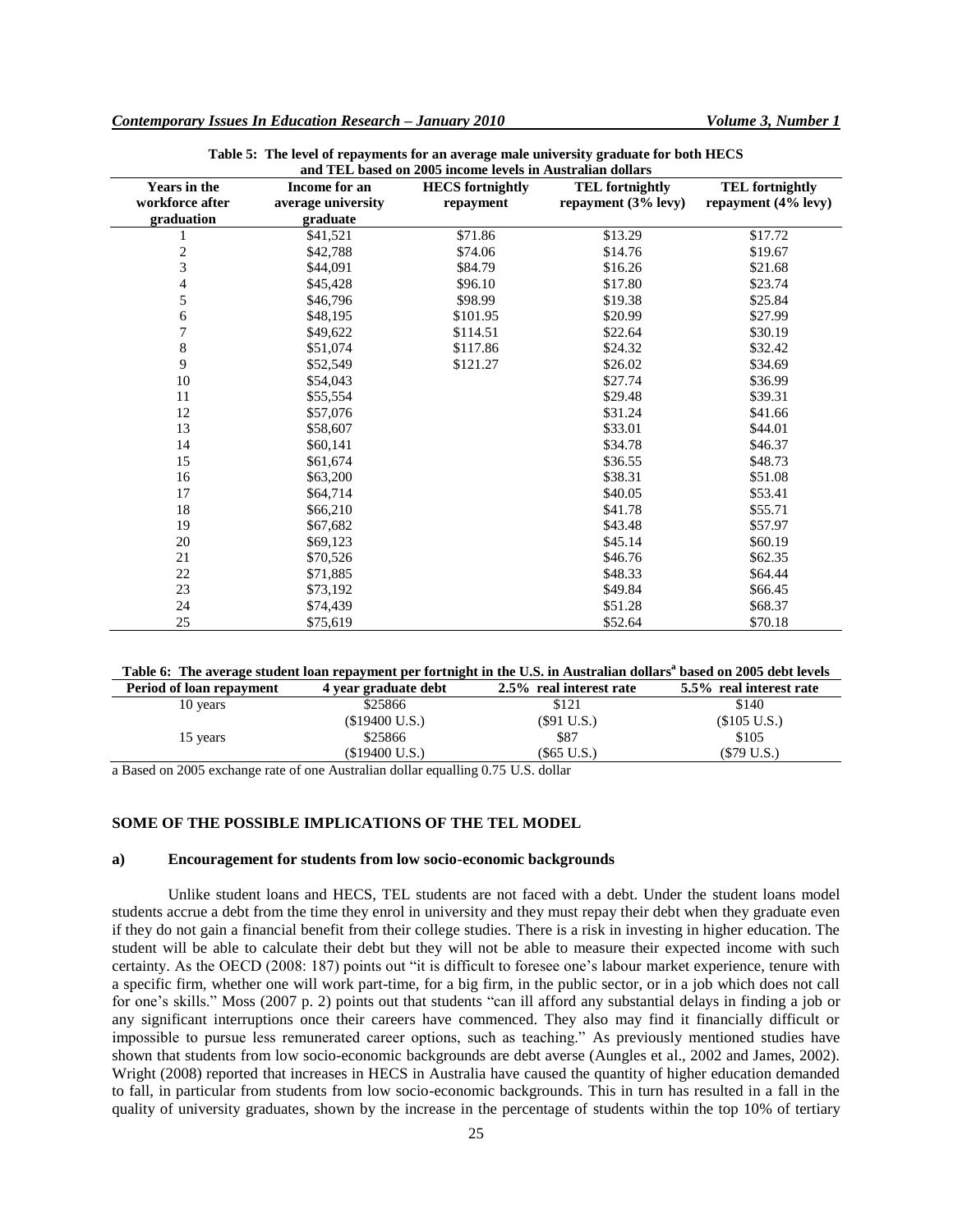entrance scores turning down university offers and a resultant increase in the proportion of students with low tertiary entrance scores being accepted into university in Australia. Under TEL students from low socio-economic backgrounds will not incur a debt but rather pay a levy (equivalent to 30% of the cost of the course) over a 25 year period. Once the 25 years of the levy is completed no further payments are required. This should increase applicants, consequently lifting the standard of university graduates.

#### **b) Embrace vertical and horizontal equity**

The TEL model is characterised by both vertical and horizontal equity. Unlike the student loans or HECS system, graduates who earn a higher income will pay more for their university education. For example, under the student loans and HECS models both an economist and an economics high school teacher pay the same level of fees for their discipline despite the economist earning a higher income. Under TEL, the economist would pay a levy based on their income and therefore pay more for the extra financial benefits that they gained from their university education. This would restore vertical equity. At the same time, TEL will also encourage horizontal equity. Graduates with the same course costs and the same income will pay the same level of TEL.

#### **c) A lower levy for the national priorities areas**

Due to the global shortage of nurses (Nowak, 2000 and Nowak and Preston, 2000) and the growing shortage of high school teachers (Preston, 2003, Stokes, 2005, Stokes and Wright, 2007) teachers and nurses have been made a national priority in Australia"s higher education system. Similar problems exist in the U.S., the American Association of State Colleges and Universities (AASCU) (2006) state nearly one in four American graduates who become teachers and approximately two out of five graduates who become social workers have unmanageable debt. AASCU (2006 p. 2) argue "in the next ten years the country will need two million new teachers, but high student debt levels and low earning potential could discourage students from pursuing teaching or other public service careers". In order to encourage individuals to study teaching, social work and nursing the government needs to lower the repayment levels so that the return on these occupations would increase. Under the TEL model the government could reduce the true cost of the course by lowering the levy, for example, from 3% to 2% of the income premium for teachers, nurses and social workers. This would then provide an extra incentive for individuals to follow certain targeted professions.

One of the problems the government faces in Australia is encouraging graduates in teaching and nursing to remain in the field. According to Wright (2008) the PRR was higher for an individual with an education degree than for a high school teacher. This suggests that the return is greater for an individual with an education degree working in fields other than teaching. A significant shortcoming of the student loan and HECS systems is that the cost of the course is tied to the qualification. Overcoming this weakness, the TEL model can have a levy linked to the occupation. Therefore, the government could encourage graduates to remain in the fields of teaching and nursing by only reducing the levy for teachers and nurses. Therefore, if a graduate leaves the teaching profession, for example to become an economist, they would no longer be paying the lower rate of the levy. In the case of the economics teacher, who earns the same income as another high school teacher for example an English/history teacher, they will pay the same levy for their university education under TEL (unlike student loans and HECS). This will then result in an equivalent PRR for teachers across the various discipline areas.

## **d) An increase in the overall level of government funding and an improvement in the allocation of resources**

Under the TEL model the government can determine the levy in regards to what level of contribution they want the students to pay as a proportion of total course costs. The relatively high Social Rate of Return on higher education and the SRR exceeding the PRR in the U.S. (Table 4) suggests that the government is not only underfunding higher education overall but profiting from areas of higher education. The government should make a larger contribution to the cost of higher education in the U.S. This would not only lower the burden for students and increase access to higher education but would result in a shift in the cost of higher education to a level more comparable with other OECD nations. These improvements in education would then flow on to increased benefits to society and the national economy including higher productivity levels.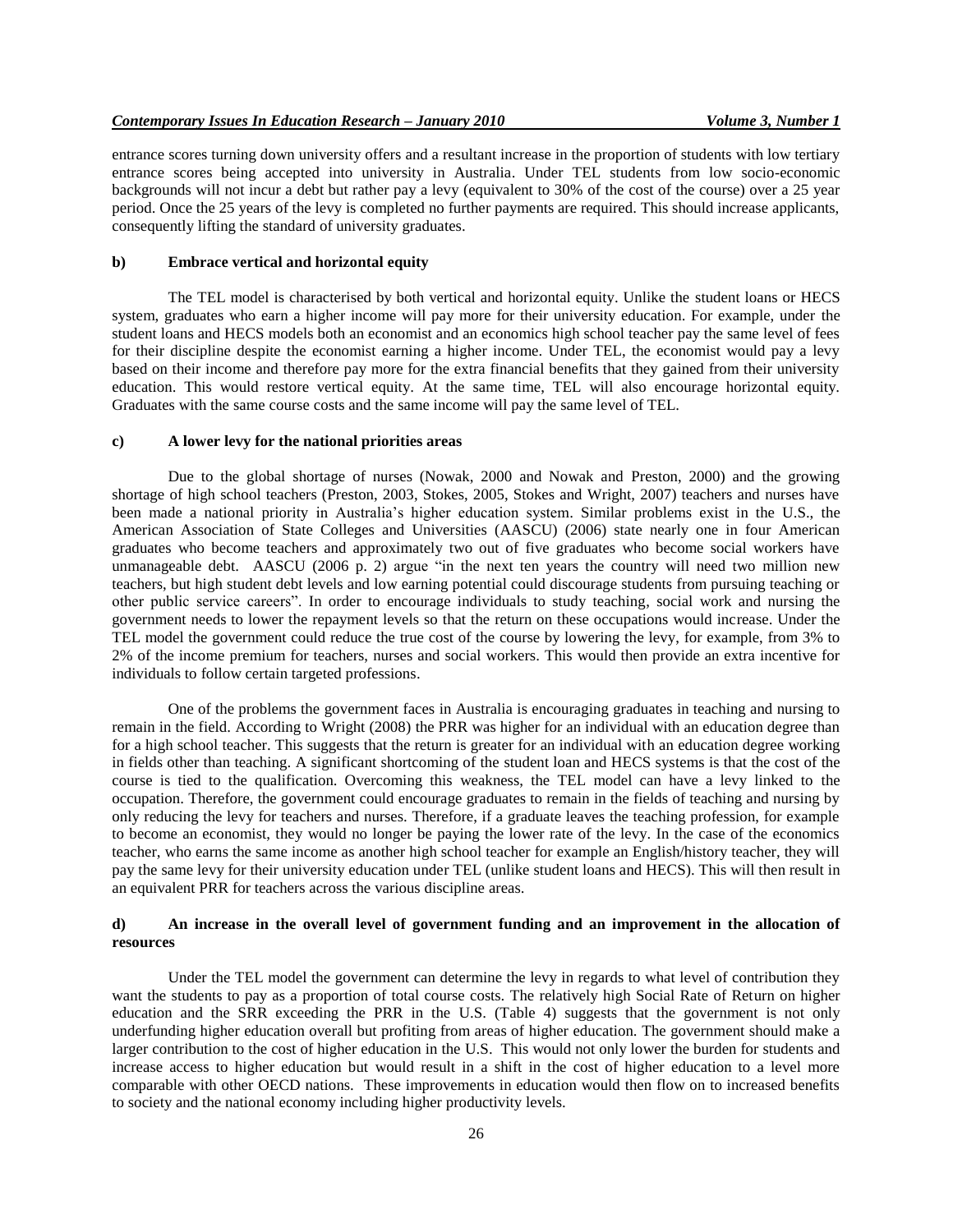## **VARIATIONS OF THE TEL MODEL**

There are a number of possible variations that could be applied to the basic TEL model as described. These could include:

- (i) The TEL model could include the option where the graduate stops paying the levy once their repayment total is 30% of the course costs plus interest.
- (ii) The TEL model could include the option where the graduate could pay off their TEL fortnightly repayment at a higher rate per fortnight or as a lump sum and therefore pay back the cost of the course in less than a 25 year period.
- (iii) The TEL model could include travel and living expenses and other costs associated with tuition, such as textbooks. For example, an allowance of up to \$10,000 per annum for assisting poorer students to attend university.

#### **CONCLUSION**

This study has shown that there are serious concerns relating to the use of student loans in funding higher education. There are approximately 7 million borrowers in the U.S. needing more than \$68 billion in federal loans with private education loans contributing a further \$20 billion in 2008. Not only has the financial crisis created problems with 170 lenders suspending student loan programs but it has also caused an increased cost of borrowing funds. In addition, King and Bannon (2002 p.2) state that "55% of African-American and 58% of Hispanic student borrowers graduate with unmanageable levels of debt". As a result of this it is important to consider alternative funding arrangements for higher education. The two models looked at here are the income contingent scheme, and a tertiary education levy.

Income contingent schemes operate in a number of OECD countries in one form or another including Australia, Netherlands, New Zealand, Sweden and the United Kingdom. The basic features of the income contingent scheme, as distinct from the student loans scheme as applies in the U.S., are that the students pay a varying proportion of the costs of their courses and they borrow the tuition fees from the government. The students do not begin to repay the debt till they have graduated and reached a certain income threshold. This model as applied in Australia as a Higher Education Contribution Scheme also has a number of limitations. Students are still faced with high levels of debt. Many students from low socio-economic backgrounds are especially debt adverse and less likely to pursue higher education. The HECS repayments the students make are also a financial burden for new graduates. Table 2 shows that the HECS system is inequitable and inefficient as the cost students pay do not reflect the real cost of running the courses or the future incomes of the graduates. In the case of students becoming dentists or lawyers they pay Band 3 level of HECS. The dental student receives \$15,332 in government funding annually to study the course and as a graduate earns one of the highest average salaries at \$97,365 per year. Students studying law pay the same level of HECS, as students becoming dentists, yet the cost to the government is one tenth of the cost of providing dentistry (receive one tenth of the level of government funding), while the average income lawyers receive is \$27,768 per year less than the average income dentists receive.

An alternative to these two schemes is a Tertiary Education Levy (TEL). The TEL model is based on the premise that higher education students should make a financial contribution to their studies that is based on both the cost of the course and the future income the university graduate will earn. The model suggested here also considers the benefits that both the individual (PRR) and society (SRR) gain from higher education.

Table 4 shows that the PRR in the U.S. is lower than the SRR. The PRR on average in OECD countries is 1.1 percentage points higher than the SRR for males and 2.3 percentage points higher than the SRR for females. In the U.S. the PRR is 1.9 percentage points lower than the SRR for males and 0.7 percentage points lower for females. This suggests that higher education is being underfunded in the U.S. compared to the financial benefits that society gains from it. OECD (2008) data shows that this is mainly a result of the much higher direct costs (tuition fees) of tertiary education in the U.S. at 20% for males and 20.7% for women compared to an OECD average of only 5.8% for males and 6.0% for females.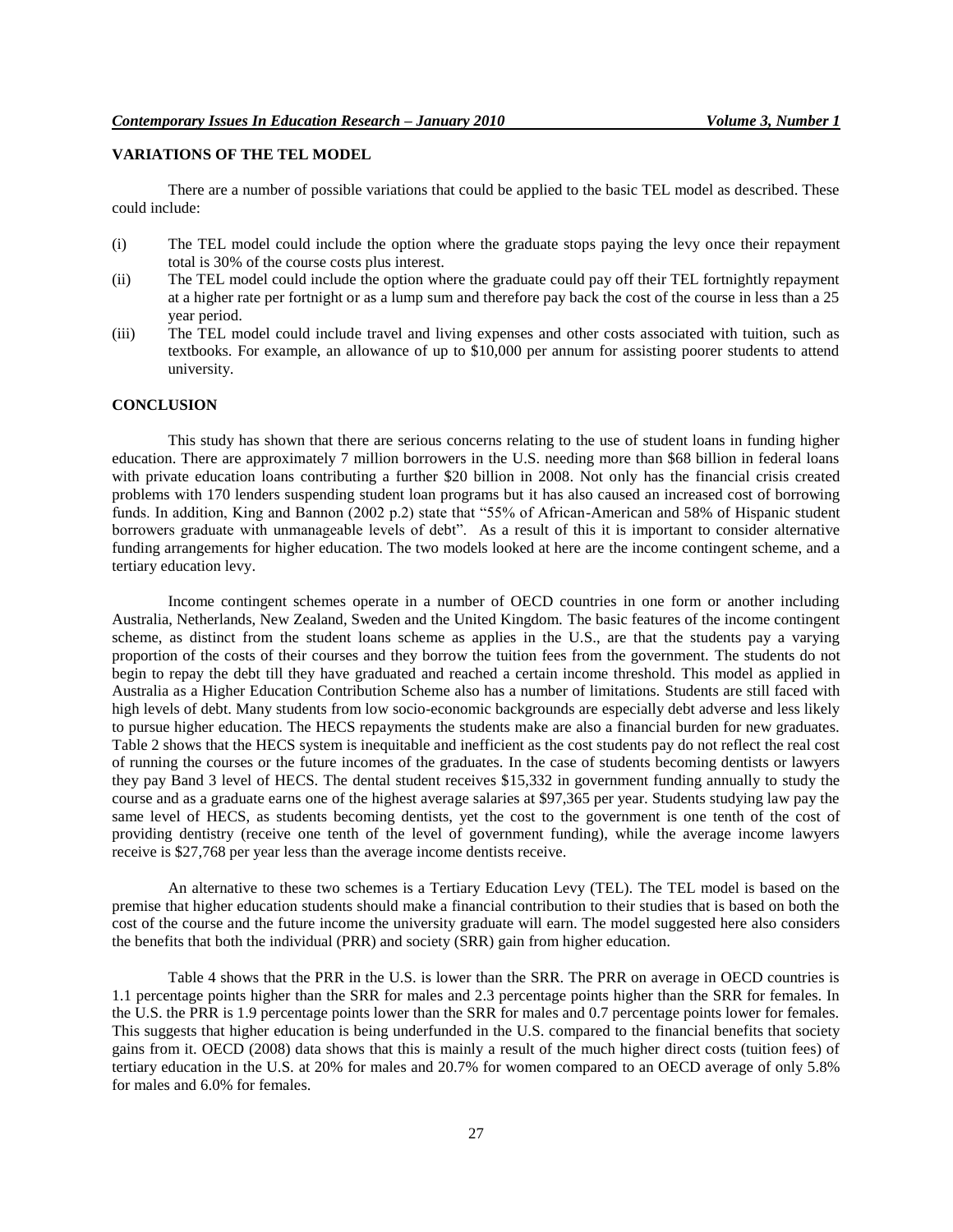## *Contemporary Issues In Education Research – January 2010 Volume 3, Number 1*

These findings suggest that the contribution made by students should be set at a lower percentage of course costs, for example 30%. The university graduate would pay the Tertiary Education Levy on the difference between the income they earn as a graduate and the median income of all employees (20-25 years of age). In this example it is suggested that all students should pay 30% of their course costs. By having a set percentage of course costs this would encourage decision making by students that would more accurately reflect the actual cost of their courses.

The TEL model follows a basic reducible interest rate formula where the costs are repaid fortnightly over a 25 year period. The TEL model assumes a three percent real rate of interest (real 10 year bond rate in Australia) and a maximum of 25 years of earnings to pay the levy. Under the TEL model the more a graduate earns the more the graduate will pay for their education. However, there could be a cap on the levy a graduate pays, for example up to an income of \$100,000 in any year. Tables 5 and 6 show that the average repayments for the graduate are much lower under the TEL model than student loans in the U.S. or the HECS system in Australia. This would reduce the unmanageable levels of debt associated with other models and is likely to encourage a greater proportion of students from low socio-economics backgrounds to pursue higher education.

## **AUTHOR INFORMATION**

**Dr Anthony Stokes** is the Head of the School of Arts and Sciences (NSW&ACT) and senior lecturer in economics at the Australian Catholic University in Sydney. He has written extensively in areas relating to the economics of education and he has been awarded three university awards for teaching excellence, including an Australian Government University Teaching Award for Economics.

**Dr Sarah Wright** is a lecturer in economics at the Australian Catholic University in Sydney. She has written extensively on higher education policy especially in regards to equity and efficiency and is a former University Medallist of Australian Catholic University.

## **REFERENCES**

- 1. American Association of State Colleges and Universities (AASCU). (2006). *Policy matters*. New York, American Association of State Colleges and Universities (AASCU). Viewed: 10<sup>th</sup> November 2008, [http://www.aascu.org/policy\\_matters/v3\\_8/default.htm](http://www.aascu.org/policy_matters/v3_8/default.htm)
- 2. Aungles, P. Buchanan, I. Karmel, T. and Maclachlan, M. (2002). HECS and opportunities in higher education: A paper investigating the impact of the Higher Education Contributions Scheme (HECS) on the higher education system. Canberra, Department of Education, Science and Training.
- 3. Australian Bureau of Statistics (ABS). (2006). Employee Earnings and Hours. Average weekly cash earnings and hours paid for full time non managerial adult employees-detailed occupation. Cat. No. 6306.0 Canberra, Australian Bureau of Statistics.
- 4. Australian Taxation Office (ATO). (2005). Repaying your HECS debt 2004-05. Canberra, Australian Taxation Office. Viewed:  $20<sup>th</sup>$  June 2005,
- <http://www.ato.gov.au/individuals/content.asp?doc=/content/45174.htm&page=1&H1> 5. Bookallil, C. (2004). Is there a fate worse than debt? - The effects of the Nelson reforms on lifelong learning. Rockhampton, Central Queensland University. Viewed:  $2<sup>nd</sup>$  April 2005, <http://lifelonglearning.cqu.edu.au/papers/culmsee&bookalil-118-paper.pdf>
- 6. Chapman, B. (2001). "Australia higher education financing: Issues for reform. A Submission to the Senate Employment, Workplace Relations, Small Business and Education References Committee Inquiry: The capacity of public universities to meet Australia"s higher education needs". *Australian Economic Review*, vol. 34 no. 2 pp. 195-204.
- 7. Commonwealth Government. (2003). Australia Higher Education Support Act 2003. Canberra, Commonwealth of Australia. Viewed:  $10<sup>th</sup>$  February 2005, [http://www.comlaw.gov.au/comlaw/Legislation/ActCompilation1.nsf/0/91FD9474C87B50A0CA256F8500](http://www.comlaw.gov.au/comlaw/Legislation/ActCompilation1.nsf/0/91FD9474C87B50A0CA256F85000DEF57/$file/HigherEducationSupport2003WD02.pdf) [0DEF57/\\$file/HigherEducationSupport2003WD02.pdf](http://www.comlaw.gov.au/comlaw/Legislation/ActCompilation1.nsf/0/91FD9474C87B50A0CA256F85000DEF57/$file/HigherEducationSupport2003WD02.pdf)
- 8. FinAid. (2008). Student Loans. Viewed:  $10^{th}$  November 2008,<http://www.finaid.org/loans/>
- 9. Graduate Careers (2006). GradStats 2006. Parkville, Graduate Careers. Viewed: 9<sup>th</sup> April 2007, <http://www.graduatecareers.com.au/content/view/full/24>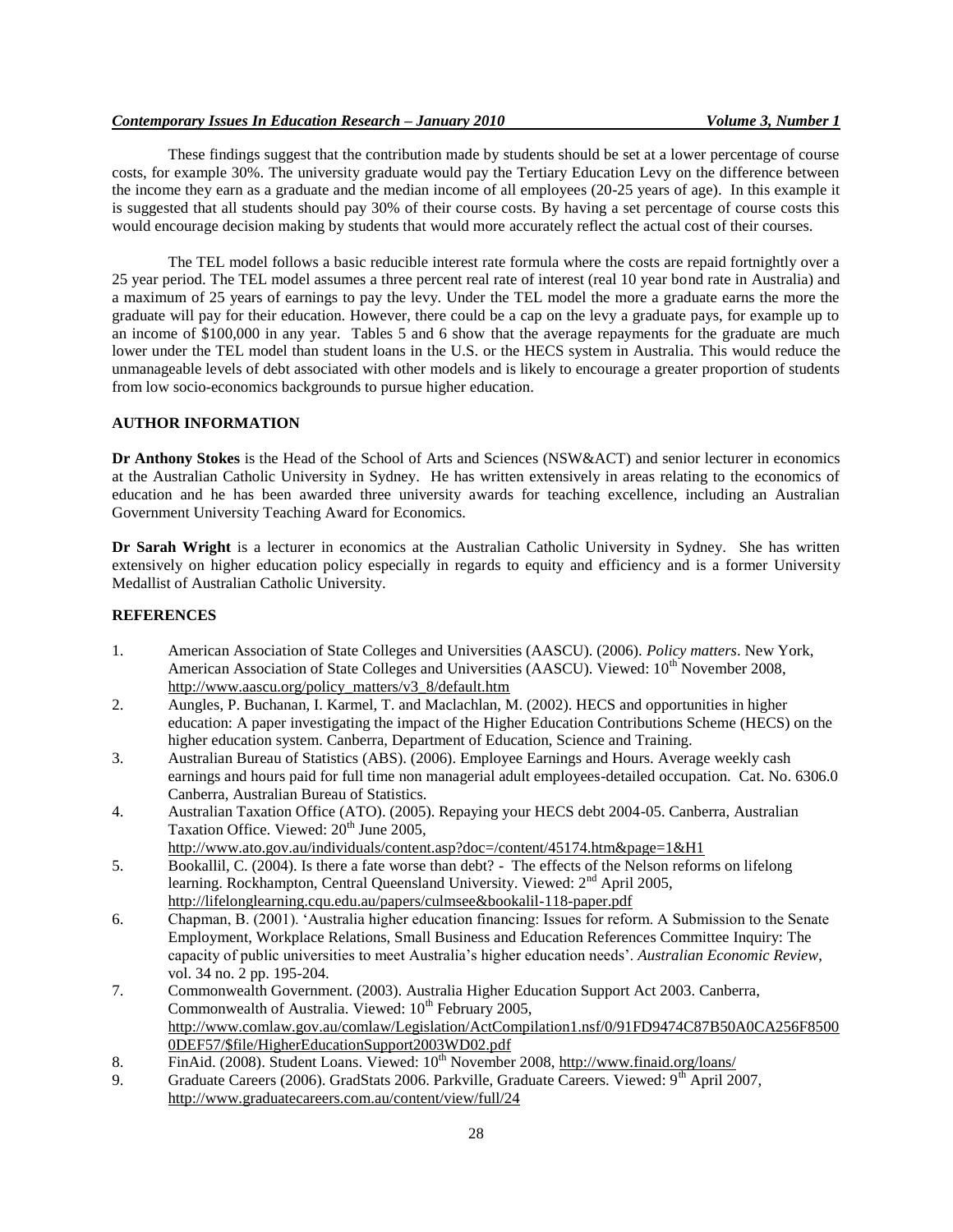- 10. Halpin, T. (2004). "Boys boycott university after introduction of fees". *The Australian*. 26th May 2003 p. 23.
- 11. James, R. (2002). "How student perspectives challenge conventional market theory". Melbourne, Centre for the Study of Higher Education, University of Melbourne. Viewed: 26<sup>th</sup> March 2005, [http://www.cshe.unimelb.edu.au/downloads/Marketing\\_Conf\\_Sydney\\_2002.pdf.](http://www.cshe.unimelb.edu.au/downloads/Marketing_Conf_Sydney_2002.pdf)
- 12. Karvelas, P. (2004) 'HECS scares off rural uni students'. *The Australian*. 18<sup>th</sup> May p. 3.
- 13. King, T. and Bannon, E. (2002). The burden of borrowing: A report on the rising rates of student loan debt. Washington, the State PIRG. The Tobin Project. Viewed: 10<sup>th</sup> November 2008, [http://www.uspirg.org/home/reports/report-archives/affordable-higher.../the-burden-of-borrowing-a-report](http://www.uspirg.org/home/reports/report-archives/affordable-higher.../the-burden-of-borrowing-a-report-on-the-rising-rates-of-student-loan-debt)[on-the-rising-rates-of-student-loan-debt](http://www.uspirg.org/home/reports/report-archives/affordable-higher.../the-burden-of-borrowing-a-report-on-the-rising-rates-of-student-loan-debt)
- 14. Macken, D. (2006). 'Best-paid jobs. How to work your way to the top'. *Financial Review*. 18<sup>th</sup>-19<sup>th</sup> November pp. 19-21.
- 15. Maquire, P. (2008). [President McGuire testifies before Senate Committee on the impact of the credit](http://www.trinitydc.edu/news_events/pressreleases/index.php/2008/04/15/president-mcguire-testifies-before-senate-committee-on-student-loans/)  [crunch on student loans.](http://www.trinitydc.edu/news_events/pressreleases/index.php/2008/04/15/president-mcguire-testifies-before-senate-committee-on-student-loans/) Washington, Trinity Washington University. Viewed:  $1<sup>st</sup>$  November 2008, [http://www.trinitydc.edu/news\\_events/pressreleases/index.php/2008/04/15/president-mcguire-testifies](http://www.trinitydc.edu/news_events/pressreleases/index.php/2008/04/15/president-mcguire-testifies-before-senate-committee-on-student-loans/)[before-senate-committee-on-student-loans/](http://www.trinitydc.edu/news_events/pressreleases/index.php/2008/04/15/president-mcguire-testifies-before-senate-committee-on-student-loans/)
- 16. Mincer, J. (1958). "Investment in human capital and personal income distribution". *Journal of Political Economy,* vol. 66. pp. 281-302.
- 17. Moss, D. (2007). College access for all: Promoting investment in education though income-contingent lending. Cambridge, The Tobin Project. Viewed: 10<sup>th</sup> November 2008 [http://www.tobinproject.org/downloads/RP\\_College\\_Access\\_for\\_All.pdf](http://www.tobinproject.org/downloads/RP_College_Access_for_All.pdf)
- 18. Nowak, M. (2000). The nursing labour market in Western Australia: The story of a complex micro-labour market in a deregulating environment. Perth, Women's Economic Policy Analysis Unit, Curtin University of Technology. Discussion paper no. 1.
- 19. Nowak, M. and Preston, A. (2000). "Can human capital theory explain why nurses are so poorly paid". *Australian Economic Papers,* vol. 40 no. 2 pp. 232-245
- 20. Organisation for Economic Cooperation and Development (OECD). (2008) Education at a glance 2008. Paris, OECD. Viewed 28<sup>th</sup> October 2008,
- [http://www.oecd.org/document/9/0,3343,en\\_2649\\_39263238\\_41266761\\_1\\_1\\_1\\_1,00.html](http://www.oecd.org/document/9/0,3343,en_2649_39263238_41266761_1_1_1_1,00.html)
- 21. Preston, B. (2003). The social makeup of schools. Family income, religion, Indigenous status, and family type in government, Catholic and other non-governmental schools. Canberra, Barbara Preston Research. Viewed:  $26^{th}$  May 2005, <http://www.aeufederal.org.au/Debates/bprestonsch.pdf>
- 22. Remondi, J. (2008). Hearing on the Impact of Turmoil in the Credit Markets on the Availability of Student Loans. Washington, US State Committee on Banking, Housing and Urban Affairs. Viewed  $30<sup>th</sup>$  October 2008,

[http://banking.senate.gov/public/\\_files/OpgStmtRemondi041508SallieMaeJohn\\_Jack\\_RemondiSenateBank](http://banking.senate.gov/public/_files/OpgStmtRemondi041508SallieMaeJohn_Jack_RemondiSenateBankingTesti_.pdf) [ingTesti\\_.pdf](http://banking.senate.gov/public/_files/OpgStmtRemondi041508SallieMaeJohn_Jack_RemondiSenateBankingTesti_.pdf)

- 23. Stokes, A. (2005). The influence of wages and nonwage amenities on the labour market for high school teachers in New South Wales. Sydney, Greenacre Educational Publications.
- 24. Stokes, A. and Wright, S. (2007). The challenge of attracting and keeping quality teachers in Australian schools. Las Vegas, Nevada, Seventh Annual International Business and Economics Research (IBER) and College Teaching and Learning conference (TLC) Conference. Viewed:  $20^{th}$  October 2007, [http://www.cluteinstitute.com/Programs/Las\\_Vegas\\_2007/index.htm](http://www.cluteinstitute.com/Programs/Las_Vegas_2007/index.htm)
- 25. Stokes, A. and Wright, S. (2008). "Measuring the social rate of return in public sector labor markets". *Journal of Business and Economics Research,* vol. 6 no. 5 pp. 1-16.
- 26. Warren, E. and Sitaraman, G. (2008). Out of the hole of college debt. Boston, *The Boston Globe.*
- 27. Wright, S. J. (2005). The impact of changes in HECS on students from low socio-economic backgrounds. Sydney, Greenacre Educational Publications.
- 28. Wright, S. J. (2008). *An investigation into the equity and efficiency of Australia's higher education system*. Sydney, Greenacre Educational Publications.